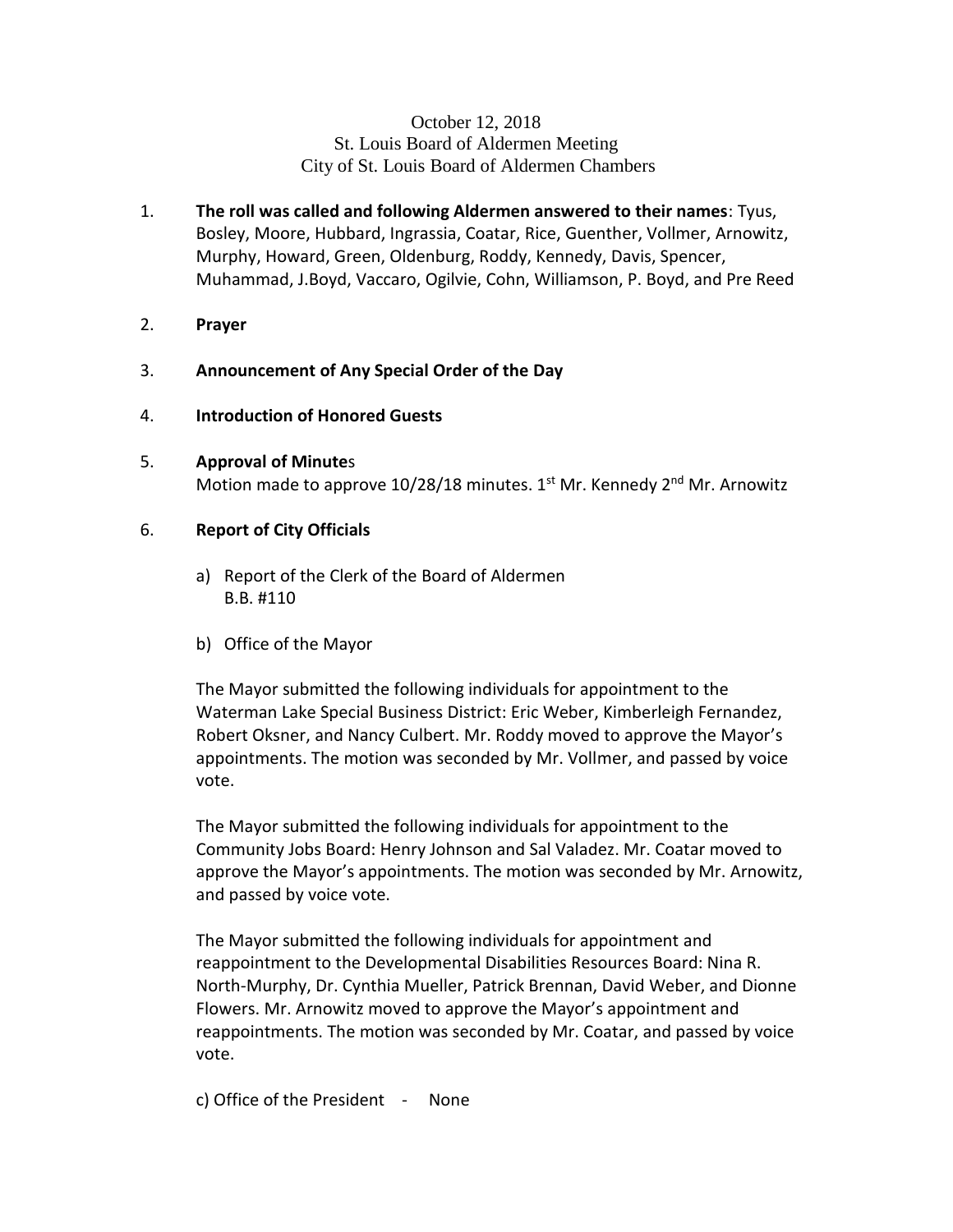- 7. **Petitions and Communications** None
- 8. **Board Bills for Perfection, Informal Calendar** None
- 9. **Board Bills for Third Reading, Informal Calendar** None
- 10. **Resolutions, Informal Calendar** None
- 11. **First Reading of Board Bills** The following Board Bills were first read: BB #129, BB #130, BB #131, BB #132, BB #133, BB #134, BB #135, BB #136, BB #137
- 12. **Reference to Committee of Board Bills, Resolutions, Mayoral Appointments**

Convention and Tourism:

Engrossment, Rules and Resolutions:

Health and Human Services: BB #132

Housing, Urban Development and Zoning: BB #129

Legislation: BB #136

Neighborhood Development: BB #131

Parks and Environmental Matters:

Personnel and Administration:

Public Employees:

Public Safety:

Public Utilities:

Streets, Traffic and Refuse: #134 - #135

Transportation and Commerce:

Ways and Means: BB #130, #133

### 13. **Second Reading and Report of Standing Committees**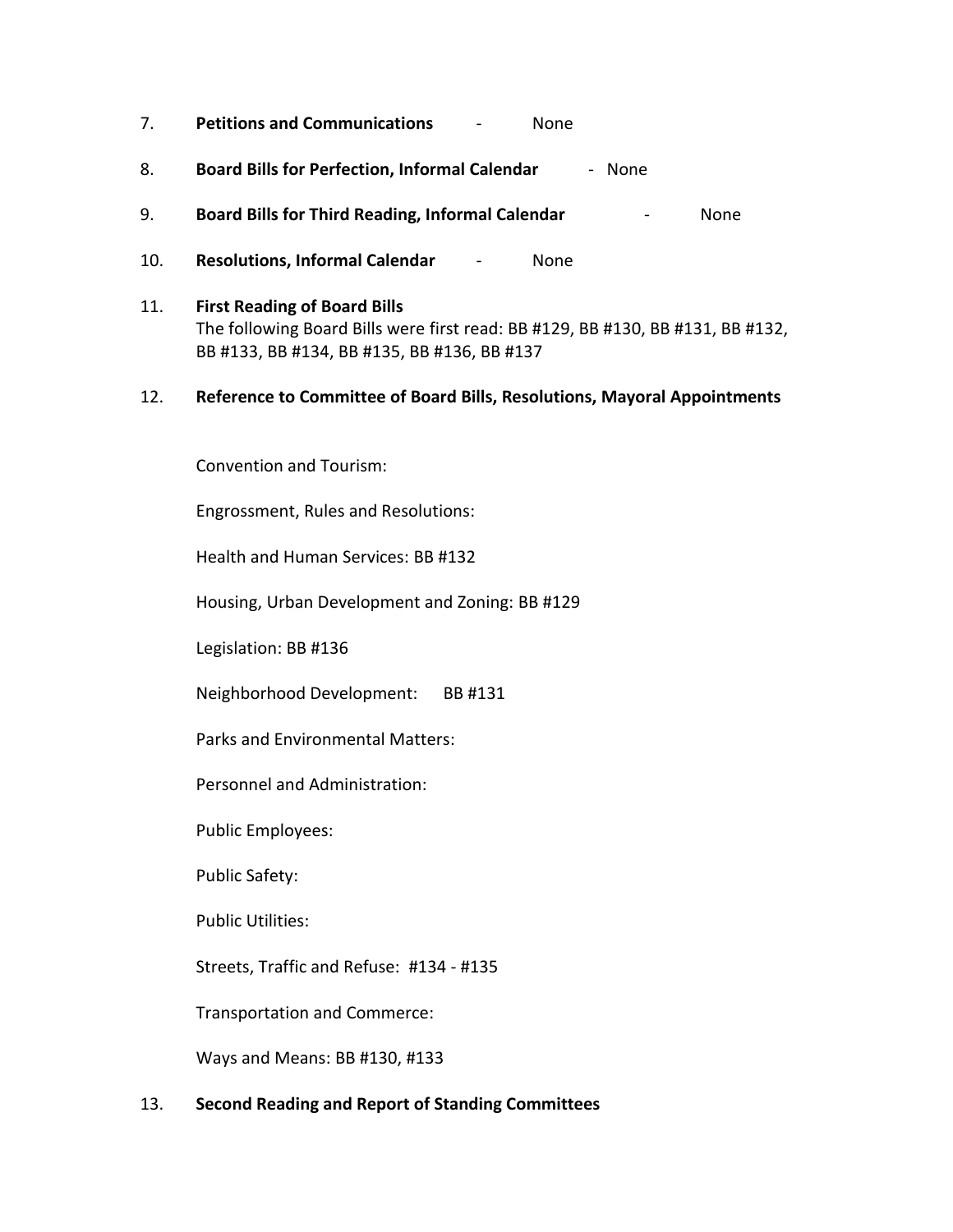The following Board Bills were second read: BB #6AA, BB #124

- 14. **Report of Special Committees** None
- 15. **Perfection Consent Calendar** BB #111, #117, #119AA, Mr. Kennedy moved to perfect the BBs listed above. The motion was seconded by Mr. Vollmer, and was carried by voice vote.

# 16. **Board Bills for Perfection** - None

17. **Third Reading Consent Calendar** - BB #20 - #22 - #23 - #33 - #34 - #38 - #39 - #40AA - #79 - #80 - #81 - #82 - #84 - #94 - #95 - #113 - #115 - #118 - #98 - #102 #85 - #112

Motion made to adopt the Third Reading Consent Calendar. 1<sup>st</sup> Kennedy. Seconded by P. Boyd. Motion carried by the following votes:

## 24 Ayes 0 Noes

Tyus, Moore, Hubbard, Ingrassia, Coatar, Rice, Guenther, Vollmer, Arnowitz, Murphy, Howard, Green, Oldenburg, Roddy, Kennedy, Spencer, Muhammad, J. Boyd, Vaccaro, Ogilvie, Cohn, Williamson, P. Boyd, Pres. Reed.

# 18. **Third Reading / Report of Engrossment and Final Passage** BB #21AA

Motion made to move BB 21AA back to committee. 1<sup>st</sup> Howard. 2<sup>nd</sup> J. Boyd. Motion passed by the following votes.

26 Ayes, 0 Noes Tyus, Bosley, Moore, Hubbard, Ingrassia, Coatar, Rice, Guenther, Vollmer, Arnowitz, Murphy, Howard, Green, Oldenburg, Roddy, Kennedy, Davis, Spencer, Muhammad, J. Boyd, Vaccaro, Ogilvie, Cohn, Williamson, P. Boyd, Pres. Reed

# 19. **Report of Enrollment Committee**

BB #20 - #22 - #23 - #33 - #34 - #38 - #39 - #40AA - #79 - #80 - #81 - #82 - #84 - #94 - #95 - #113 - #115 - #118 - #98 - #102 #85 - #112

# 20. **Courtesy Resolutions Consent Calendar**

Ms. Davis moved to adopt the Courtesy Resolution Calendar: Res. The motion was seconded by Mr. Kennedy, and carried by voice vote. Motion carried by voice votes.

#### 21. **First Reading of Resolutions** - None